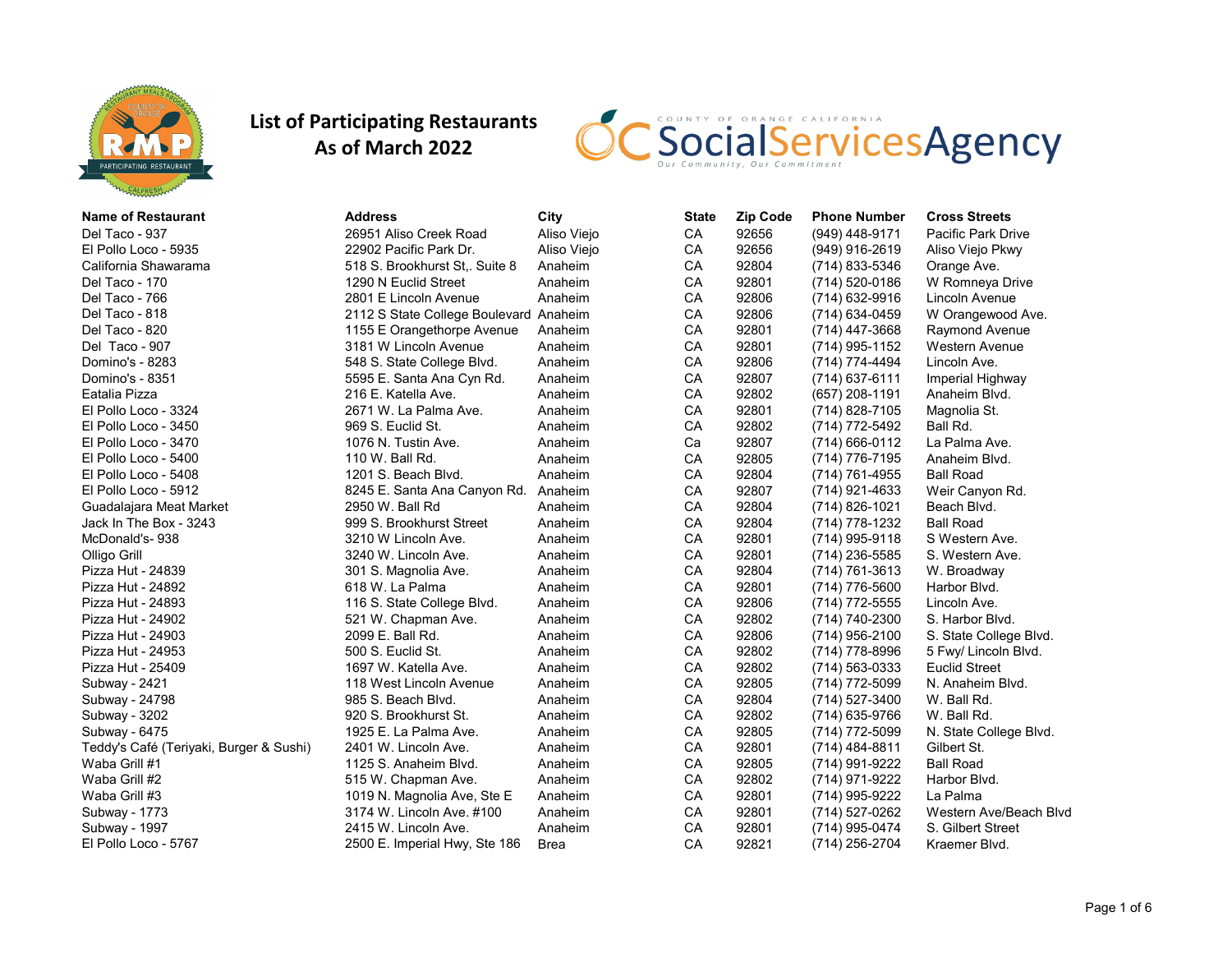

| 315 S. Brea Blvd.<br>92821<br><b>Brea</b><br>CA<br>(714) 529-2361<br>Imperial Hwy.                   |  |
|------------------------------------------------------------------------------------------------------|--|
| 92821<br>649 W. Imperial Hwy<br>CA<br>$(714)$ 256-1616<br><b>Brea</b><br>N. Berry St.                |  |
| CA<br>92821<br><b>Brea</b><br>(562) 697-2473<br>N. Puente St.<br>1289 W. Central Ave                 |  |
| CA<br>90620<br><b>Buena Park</b><br>(714) 994-0772<br>Knott Ave.<br>6865 La Palma Ave.               |  |
| 90620<br>CA<br><b>Buena Park</b><br>(714) 670-8412<br>Valley View St.<br>5990 Orangethorpe Ave.      |  |
| CA<br>90621<br>6832 Beach Blvd.<br><b>Buena Park</b><br>(714) 521-4040<br>Orangethorpe Ave.          |  |
| CA<br>90621<br><b>Buena Park</b><br>5236 Beach Blvd.<br>(714) 521-5533<br>Malvern Avenue             |  |
| CA<br>7900 Beach Blvd.<br><b>Buena Park</b><br>90620<br>(714) 670-6377<br>La Palma                   |  |
| 90620<br>CA<br><b>Buena Park</b><br>(714) 527-3260<br>5889 Lincoln Ave., Unit D<br>Valley View St.   |  |
| CA<br>90621<br>(714) 522-6060<br>7680 Orangethorpe Ave. Ste 1<br><b>Buena Park</b><br>Beach Blvd.    |  |
| 92627<br>CA<br>W 19th St<br>1941 Harbor Blvd<br>Costa Mesa<br>(949) 646-4493                         |  |
| 2990 Bristol St.<br>CA<br>92626<br>(714) 540-5058<br>Costa Mesa<br>Baker St.                         |  |
| 92627<br>CA<br>Harbor Blvd.<br>2235 Harbor Blvd.<br>Costa Mesa<br>(949) 548-7027                     |  |
| 92627<br>CA<br>(949) 287-6660<br>Irvine Ave.<br>Costa Mesa                                           |  |
| 92626<br>CA<br>2750 Harbor Blvd #1-4A<br>Costa Mesa<br>(714) 751-1100<br>Adams Ave.                  |  |
| 92627<br>1901 Placentia Ave.<br>CA<br>$(949) 646 - 6600$<br>W. 19th St.<br>Costa Mesa                |  |
| CA<br>92626<br>(714) 751-4747<br>Baker St.<br>3001 Bristol St., Suite B<br>Costa Mesa                |  |
| CA<br>92626<br>(714) 751-2700<br><b>Fairview Street</b><br>1175 Baker St., E23<br>Costa Mesa         |  |
| CA<br>90630<br>(714) 952-1632<br>4901 Lincoln Ave.<br>Cypress<br>Moody                               |  |
| CA<br>90630<br>6471 Ball Road<br>(714) 821-1122<br><b>Ball Road</b><br>Cypress                       |  |
| CA<br>90630<br>6851 Katella Ave<br>(714) 821-7681<br>Knott Ave<br>Cypress                            |  |
| 90630<br>CA<br>Ball Rd.<br>(714) 220-0677<br>10131 Valley View St.<br>Cypress                        |  |
| 92629<br>CA<br>Pacific Coast Hwy<br>34289 Pacific Coast Hwy<br>Dana Point<br>(949) 661-7544          |  |
| CA<br>92610<br>26702 Portola Parkway<br><b>Foothill Ranch</b><br>(949) 588-0716<br>Portola Parkway   |  |
| 92708<br>CA<br>9436 Warner Ave.<br><b>Fountain Valley</b><br>(714) 968-9846<br>Bushard St.           |  |
| CA<br>92708<br>11025 Warner Ave.<br>(714) 775-5250<br>Euclid St.<br><b>Fountain Valley</b>           |  |
| CA<br>92708<br><b>Fountain Valley</b><br>(714) 9630227<br>Ward St.<br>10585 Slater Ave.              |  |
| 92708<br>CA<br>(714) 968-4200<br>17239 Brookhurst St.<br>Fountain Valley<br>Warner Ave.              |  |
| CA<br>92708<br>10585 Slater Ave #4A<br><b>Fountain Valley</b><br>(714) 378-9923<br>Euclid            |  |
| CA<br>92708<br>16027 Brookhurst St. Suites L&N Fountain Valley<br>$(714) 531 - 1212$<br>Edinger Ave. |  |
| CA<br>92708<br>16525 Brookhurst St.<br><b>Fountain Valley</b><br>(714) 531-1479<br><b>Heil Ave</b>   |  |
| CA<br>92708<br>16373 Harbor Blvd.<br><b>Fountain Valley</b><br>(714) 775-6608<br>W Edinger Ave.      |  |
| 92708<br>CA<br><b>Fountain Valley</b><br>(714) 531-9222<br><b>Euclid Street</b><br>11045 Warner Ave. |  |
| CA<br>Fullerton<br>92832<br>Commonwealth<br>120 N. Euclid St.<br>(714) 871-5852                      |  |
| CA<br>92831<br>Fullerton<br>501 N. Placentia Ave.<br>(714) 579-6523<br>Chapman Ave.                  |  |
| CA<br>92832<br>Fullerton<br>Lemon St.<br>235 E. Orangethorpe Ave.<br>(714) 578-0451                  |  |
| CA<br>92831<br>751 N. Placentia Ave.<br>Nutwood Ave.<br>Fullerton<br>(714) 993-3814                  |  |
| CA<br>92833<br>112 N. Euclid Street<br>Fullerton<br>(714) 441-1444<br>W. Commonwealth Ave.           |  |
| 92832<br>CA<br>400 E. Commonwealth Ave.<br>Fullerton<br>$(714) 871 - 4141$<br>E. Commonwealth Ave.   |  |
| 2514 E. Chapman Ave.<br>CA<br>92831<br>(714) 446-0591<br>Fullerton<br>State College Blvd.            |  |
|                                                                                                      |  |

CSocialServicesAgency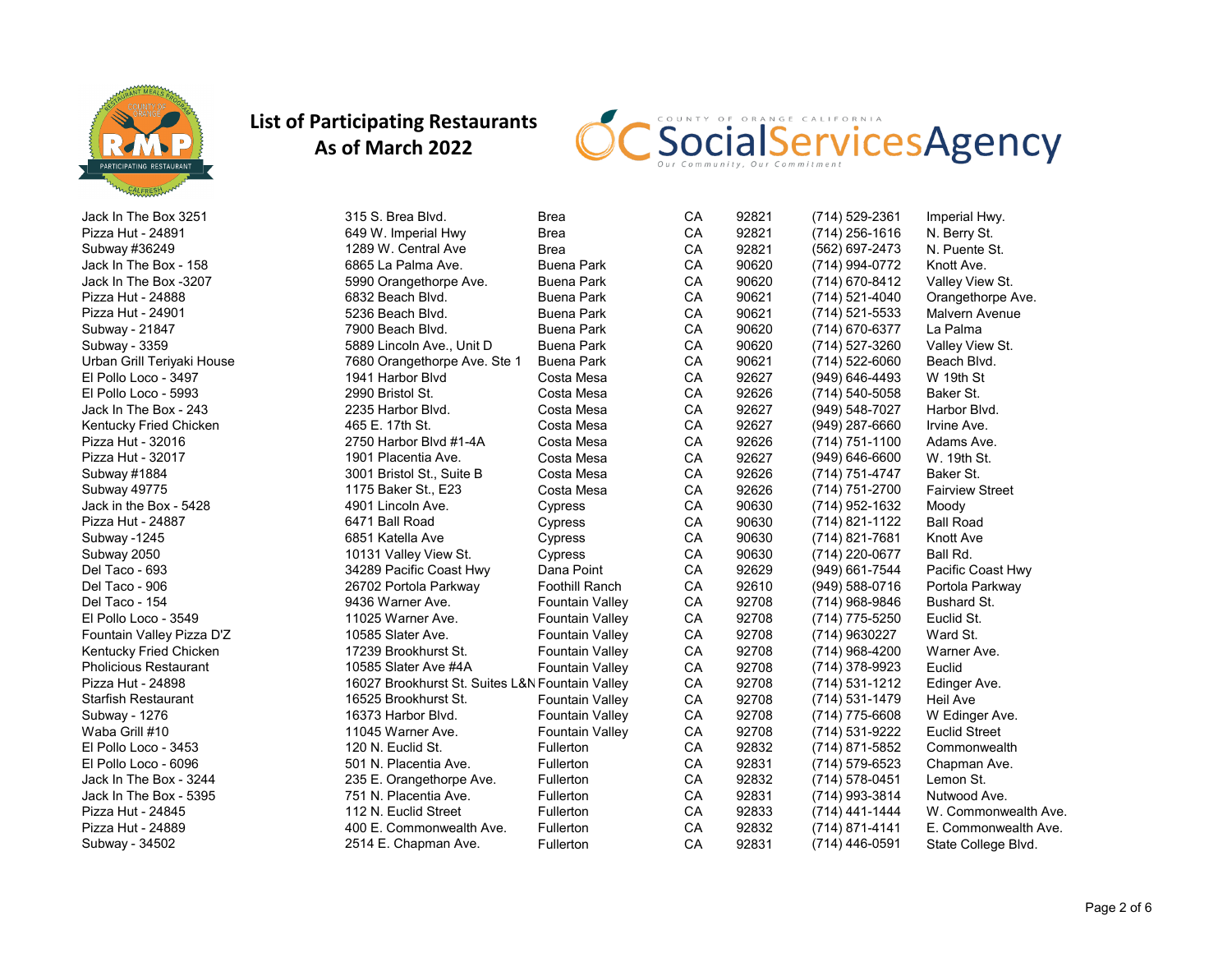

| El Pollo Loco - 5340          | 12909 Harbor Blvd             | Garden Grove            | CA | 92840 | (714) 530-9715     | Earlham St.               |
|-------------------------------|-------------------------------|-------------------------|----|-------|--------------------|---------------------------|
| El Pollo Loco - 5468          | 12121 Brookhurst St.          | Garden Grove            | CA | 92840 | (714) 638-5862     | Chapman Ave.              |
| Jack In The Box - 5475        | 12103 Valley View St.         | Garden Grove            | CA | 92845 | (714) 379-5949     | Chapman Ave.              |
| Kerostena Mediteranian Grill  | 12546 Valley View St          | Garden Grove            | CA | 92845 | (714) 893-8404     | Lampson Ave.              |
| Pho Tho Restaurant            | 9738 Westminster Ave. #102    | Garden Grove            | CA | 92844 | (714) 539-3710     | Kerry St.                 |
| Pizza Hut - 24843             | 12447 Valley View St.         | Garden Grove            | CA | 92845 | (714) 895-3870     | <b>Valley View Street</b> |
| Pizza Hut - 24895             | 10092 Westminster Ave.        | Garden Grove            | CA | 92843 | (714) 539-2121     | Westminster Blvd.         |
| Pizza Hut - 29353             | 10072 Chapman Ave.            | Garden Grove            | CA | 92840 | (714) 638-0661     | Chapman Avenue            |
| Subway - 11378                | 12012 Knott St.               | Garden Grove            | CA | 92841 | (714) 373-3930     | Chapman Ave               |
| Subway - 3180                 | 8050 Lampson Ave.             | Garden Grove            | CA | 92841 | (714) 892-2326     | Beach Blvd.               |
| Subway - 40371                | 13481 Euclid St. Ste F        | Garden Grove            | CA | 92843 | (714) 530-3030     | <b>Trask Avenue</b>       |
| Tam's Restaurant & Sandwiches | 12332 Brookhurst St.          | Garden Grove            | CA | 92840 | (657) 233-5330     | Lampson Ave               |
| Waba Grill #7                 | 9811 Chapman Ave.             | Garden Grove            | CA | 92841 | (714) 971-9222     | <b>Brookhurst</b>         |
| Yoshinoya - 1157              | 13512 Harbor Blvd.            | Garden Grove            | CA | 92843 | (714) 534-4355     | <b>Trask Avenue</b>       |
| El Pollo Loco - 5399          | 16920 Goldenwest St.          | <b>Huntington Beach</b> | CA | 92647 | (714) 841-7001     | Warner Ave.               |
| Jack In The Box - 289         | 6042 Edinger Avenue           | <b>Huntington Beach</b> | CA | 92647 | (714) 846-2235     | Edinger Ave.              |
| Jack In The Box - 3385        | 19090 Brookhurst St.          | Huntington Beach        | CA | 92646 | (714) 963-7772     | Garfield Ave.             |
| Kentucky Fried Chicken        | 19091 Brookhurst St.          | <b>Huntington Beach</b> | CA | 92646 | (714) 968-7621     | Garfield Ave.             |
| Pizza Hut - 24838             | 17342 Beach Blvd.             | <b>Huntington Beach</b> | CA | 92647 | (714) 841-2266     | Slater Ave.               |
| Pizza Hut - 24897             | 6791 Warner Ave.              | <b>Huntington Beach</b> | CA | 92647 | (714) 841-3377     | Warner Ave.               |
| Pizza Hut - 24899             | 20383 Beach Blvd.             | <b>Huntington Beach</b> | CA | 92648 | (714) 960-7779     | Beach Blvd.               |
| Subway- 32574                 | 16502 Beach Blvd              | Huntington Beach        | CA | 92647 | (714) 596-2464     | <b>Heil Ave</b>           |
| Waba Grill #11                | 16001 Bolsa Chica St, Ste B   | Huntington Beach        | CA | 92649 | (714) 377-7900     | <b>Edinger Ave</b>        |
| El Pollo Loco - 5425          | 88 Corporate Park             | Irvine                  | CA | 92606 | (949) 756-0380     | Jamboree Rd               |
| Subway 23649                  | 2636 Dupont Dr., Suite 50     | Irvine                  | CA | 92612 | (949) 852-6600     | Jamboree Rd               |
| Jack In The Box -3298         | 1231 W. Whittier Blvd.        | La Habra                | CA | 90631 | (562) 691-1945     | Idaho St.                 |
| Pizza Hut - 30537             | 366 N. Harbor Blvd.           | La Habra                | CA | 90631 | (562) 691-1394     | N. Bedford St.            |
| Subway                        | 371 E. Whittier Blyd          | La Habra                | CA | 90631 | (562) 690-8464     | Cypress St                |
| Subway                        | 481 E. Imperial Hwy, Suite A  | La Habra                | CA | 90631 | (714) 992-6819     | Lakeview Ave.             |
| Subway #3375                  | 1230 W. Imperial Hwy, Suite G | La Habra                | CA | 90631 | (562) 697-9998     | Idaho St.                 |
| Subway 34911                  | 1201 E. La Habra Blvd         | La Habra                | CA | 90631 | (562) 905-3210     | Harbor Blvd.              |
| Subway - 27874                | 5462 La Palma Ave.            | La Palma                | CA | 90623 | (714) 821-1600     | Walker St.                |
| Subway 27874                  | 5462 La Palma                 | La Palma                | CA | 90623 | $(714)$ 821-1600   | Walker St.                |
| El Pollo Loco - 6097          | 25371 Alicia Pkwy             | Laguna Hills            | CA | 92653 | (949) 460-9379     | Paseo de Valencia         |
| El Pollo Loco - 3490          | 21212 Bake Pkwy               | Lake Forest             | CA | 92630 | (949) 454-8312     | Trabuco Rd.               |
| Jack In The Box - 387         | 23812 El Toro Road            | Lake Forest             | CA | 92630 | $(949) 581 - 2883$ | El Toro Road              |
| El Pollo Loco - 3322          | 3502 Cerritos Ave.            | Los Alamitos            | CA | 90720 | (562) 626-8388     | Spring St.                |
| Jack In The Box - 5351        | 11250 Los Alamitos Blvd       | Los Alamitos            | CA | 90720 | (562) 598-6302     | Katella Ave               |
| Del Taco - 415                | 26241 Avery Pkwy.             | <b>Mission Viejo</b>    | CA | 92692 | (949) 347-0776     | Avery Pkwy.               |
| Del Taco - 915                | 24465 Alicia Parkway          | Mission Viejo           | CA | 92692 | (949) 951-8642     | 5 Fwy                     |
| El Pollo Loco - 3458          | 2232 S. Bristol St.           | Newport Beach           | CA | 92660 | (949) 474-2120     | Birch St.                 |

SocialServicesAgency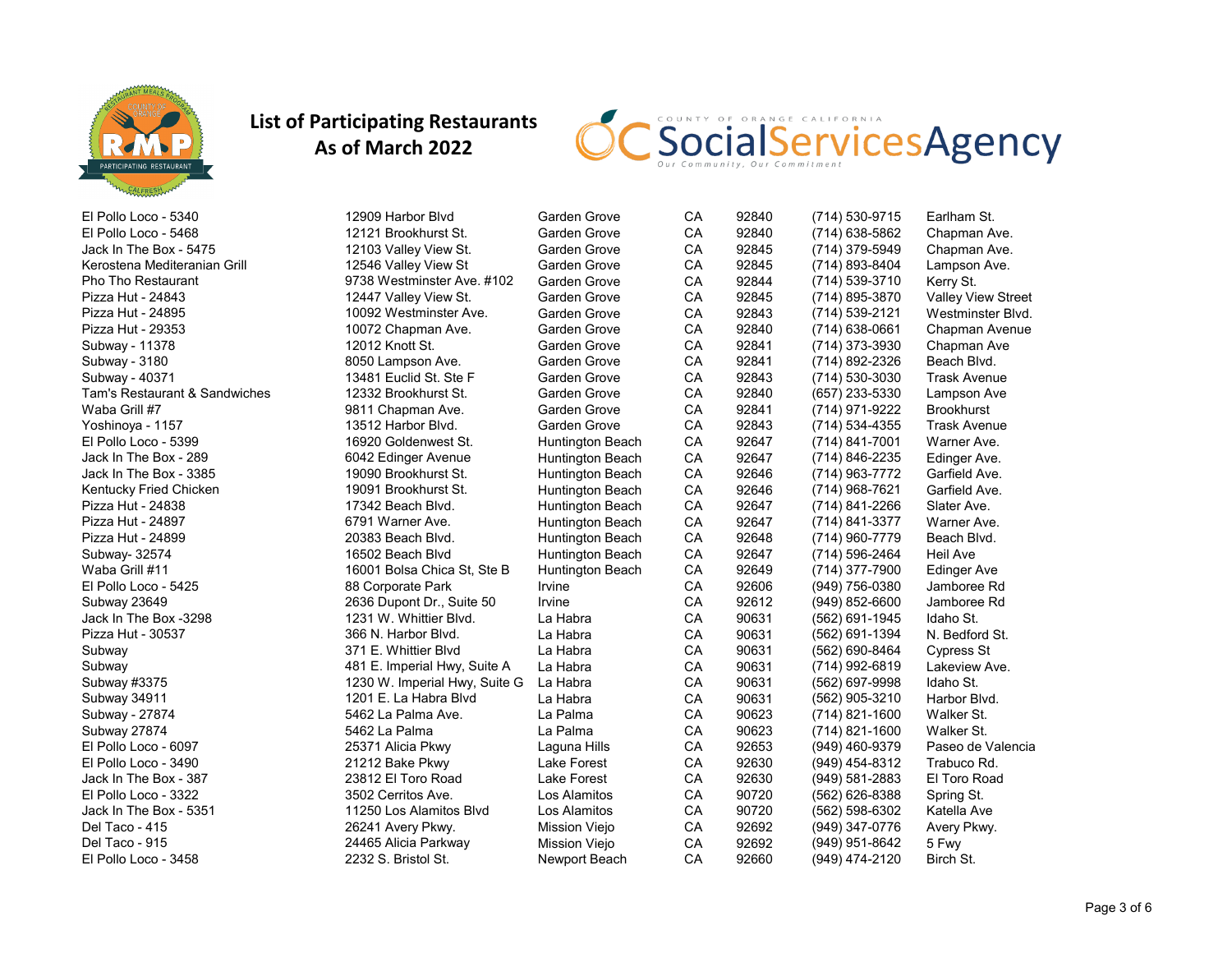

CSocialServicesAgency

| Subway - 10138                | 3601 Jamboree Rd Suite 24-A               | Newport Beach             | CA        | 92660 | (949) 263-1112   | <b>Bristol St. North</b> |
|-------------------------------|-------------------------------------------|---------------------------|-----------|-------|------------------|--------------------------|
| Wendy's - 12804               | 5180 Birch St                             | Newport Beach             | <b>CA</b> | 92660 | (949) 554-1567   | Jamboree Rd              |
| Domino's - 7744               | 1621 W Chapman Ave.                       | Orange                    | CA        | 92868 | (714) 978-9711   | S Feldner Road           |
| El Pollo Loco - 5355          | 18571 E. Chapman Ave.                     | Orange                    | CA        | 92869 | $(714)$ 639-6816 | Buaro St.                |
| El Pollo Loco - 5677          | 1611 E. Katella Ave.                      | Orange                    | CA        | 92867 | (714) 532-2766   | Tustin St.               |
| El Pollo Loco - 5842          | 1519 W. Chapman Ave.                      | Orange                    | CA        | 92868 | (714) 938-0734   | Main St.                 |
| Jack In The Box - 5390        | 3050 W. Chapman Ave.                      | Orange                    | CA        | 92868 | (714) 634-3686   | Near 5 Fwy               |
| McDonald's 17773              | 105 E. Katella Ave.                       | Orange                    | CA        | 92867 | (714) 997-9666   | Glassell St.             |
| Pizza Hut - 32012             | 3023 E. Chapman Ave.                      | Orange                    | CA        | 92869 | (714) 744-4700   | Prospect St.             |
| Pizza Hut -32009              | 2091 N. Tustin St.                        | Orange                    | CA        | 92865 | (714) 974-8888   | Meats Ave.               |
| Subway                        | 1234 N. Main St.                          | Orange                    | CA        | 92867 | (714) 633-6074   | Katella Ave.             |
| Subway #36378                 | 108 W. Katella Ave., Unit B               | Orange                    | CA        | 92867 | (714) 744-1202   | Glassell St.             |
| Subway (City Gas Wash Subway) | 4105 W. Chapman Ave.                      | Orange                    | CA        | 92868 | $(714)$ 663-8100 | <b>Lewis Street</b>      |
| Subway 44873                  | 691 S. Main St., Suite 130                | Orange                    | CA        | 92868 | $(714)$ 560-0100 | Town & Country Rd        |
| Waba Grill #12                | 3070 W. Chapman Ave, Ste A                | Orange                    | CA        | 92868 | (714939-2000     | between 5 & 57 FWY       |
| Yoshinoya - 1241              | 1273 N. Tustin St. #A                     | Orange                    | CA        | 92867 | (714) 639-0554   | East Katella Avenue      |
| Jack In The Box -3253         | 1097 E. Imperial Hwy.                     | Placentia                 | CA        | 92870 | (714) 528-2960   | N. Rose Dr.              |
| Pizza Hut - 24890             | 901 E. Yorba Linda Blvd.                  | Placentia                 | CA        | 92870 | (714) 996-4222   | Rose Dr.                 |
| Del Taco - 1181               | 22351 Antonio Parkway                     | Rancho Santa Margarita CA |           | 92688 | (949) 888-8951   | Antonio Parkway          |
| Rose's Sugar Shack            | 2319 S El Camino Real                     | San Clemente              | CA        | 92672 | $(949)$ 498-0684 | E Avenida San Gabriel    |
| Subway -14209                 | 638 Camino De Los Mares H170 San Clemente |                           | CA        | 92673 | $(949)$ 488-3090 | Calle Agua               |
| Pizza Hut - 32003             | 32095 Camino Capistrano                   | San Juan Capistrano       | CA        | 92675 | $(949)$ 496-0051 | Del Obispo St.           |
| Café Cultura                  | 324 W. 4th St. #B                         | Santa Ana                 | CA        | 92701 | (714) 662-2002   | Birch St.                |
| Del Taco - 130                | 2300 N Tustin Ave.                        | Santa Ana                 | CA        | 92705 | (714) 541-3722   | E Santa Clara Ave.       |
| Del Taco - 169                | 1740 E Dyer Road                          | Santa Ana                 | CA        | 92705 | (949) 250-4716   | E Dyer Road              |
| Del Taco - 172                | 3329 S Harbor Blvd                        | Santa Ana                 | CA        | 92704 | (714) 662-7763   | <b>MacArthur Blvd</b>    |
| Del Taco - 26                 | 2900 S Main Street                        | Santa Ana                 | CA        | 92707 | (714) 979-0037   | W Dyer Road              |
| Del Taco - 42                 | 2761 N Grand Avenue                       | Santa Ana                 | CA        | 92705 | (714) 639-1360   | Glassell St/22 Fwy       |
| Del Taco - 731                | 2701 S Grand Ave.                         | Santa Ana                 | CA        | 92705 | (714) 540-6157   | E Warner Avenue          |
| Del Taco 9                    | 2320 E. 4th St.                           | Santa Ana                 | CA        | 92705 | (714) 836-7365   | N Tustin Ave.            |
| El Pollo Loc - 3370           | 1909 N. Main St.                          | Santa Ana                 | CA        | 92706 | $(714)$ 667-0413 | 20th Street              |
| El Pollo Loco - 5327          | 2501 S. Bristol St.                       | Santa Ana                 | CA        | 92704 | (714) 641-3843   | Central Ave.             |
| El Pollo Loco - 5374          | 101 S. Harbor Blvd.                       | Santa Ana                 | CA        | 92704 | (714) 839-3498   | 1st Street               |
| El Pollo Loco - 5550          | 1702 17th St.                             | Santa Ana                 | CA        | 92705 | (714) 836-1456   | Mabury St.               |
| El Pollo Loco - 5982          | 1720 Edinger Ave.                         | Santa Ana                 | CA        | 92705 | (714) 259-0399   | Lyon St.                 |
| Jack In The Box - 157         | 1502 S Main Street                        | Santa Ana                 | CA        | 92707 | (714) 543-9433   | Edinger Ave.             |
| Jack In The Box - 3187        | 720 E. Dyer Rd.                           | Santa Ana                 | CA        | 92705 | (714) 546-4296   | Near 55 Fwy              |
| Jack in the Box - 3198        | 1300 W Edinger Ave                        | Santa Ana                 | CA        | 92704 | (714) 754-7290   | <b>Bristol St.</b>       |
| Jack in the Box - 3527        | 3710 S Bristol Street                     | Santa Ana                 | CA        | 92704 | (714) 241-1185   | W MacArthur Blvd.        |
| KFC                           | 1345 S Main Street                        | Santa Ana                 | CA        | 92707 | (714) 542-4771   | Edinger Ave              |
| McDonald's                    | 301 E. First Street                       | Santa Ana                 | CA        | 92701 | (714) 972-3140   | <b>Main Street</b>       |
|                               |                                           |                           |           |       |                  |                          |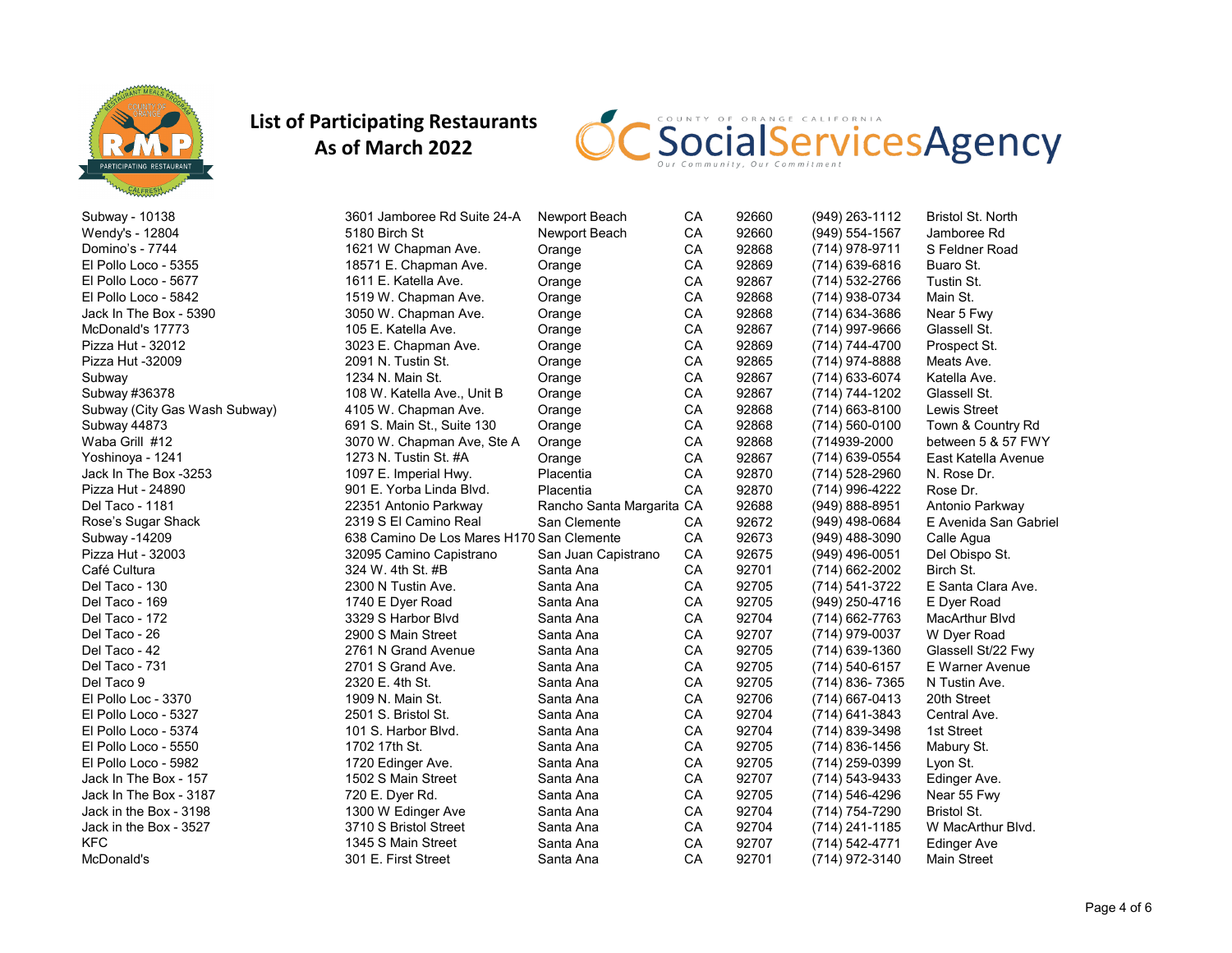

CSocialServicesAgency

| McDonald's - 1127              | 1501 N Bristol Ave.         | Santa Ana | CA | 92706 | (714) 541-0025     | 17th St                |
|--------------------------------|-----------------------------|-----------|----|-------|--------------------|------------------------|
| McDonald's - 4075              | 1011 E. 17th St.            | Santa Ana | CA | 92701 | $(714)$ 667-1164   | Lincoln Ave            |
| Pizza Hut - 24896              | 715 N Harbor Blvd. #103     | Santa Ana | CA | 92703 | $(714) 554 - 6666$ | W Hazard Ave.          |
| Pizza Hut - 32002              | 3317 S Bristol Street       | Santa Ana | CA | 92704 | (714) 540-6201     | W MacArthur Blvd.      |
| Pizza Hut - 32011              | 2390 N Tustin Ave.          | Santa Ana | CA | 92705 | (714) 834-9090     | Fairhaven Ave.         |
| Pizza Hut - 32013              | 806 W 17th Street           | Santa Ana | CA | 92706 | $(714)$ 558-4848   | N Flower St.           |
| Pizza Hut - 32015              | 2541 S Fairview St.         | Santa Ana | CA | 92704 | $(714) 549 - 2288$ | Warner Ave.            |
| Round Table Pizza              | 1212 E. 17th St.            | Santa Ana | CA | 92701 | 714-542-6111       | Grand Ave.             |
| Subway - 1679                  | 1702 N Bristol St. #E       | Santa Ana | CA | 92706 | (714) 547-1200     | W 17th Street          |
| Subway - 23920                 | 2261 N. Fairview Street     | Santa Ana | CA | 92706 | (714) 971-2090     | <b>Trask Avenue</b>    |
| Subway - 26294                 | 220 N Broadway              | Santa Ana | CA | 92701 | (714) 285-1900     | W 3rd Street           |
| Subway - 29393                 | 2860 S Bristol Street       | Santa Ana | CA | 92704 | $(714)$ 435-1355   | W Segerstrom Ave.      |
| Subway - 30655                 | 2321 E 4th Street           | Santa Ana | CA | 92705 | (714) 542-6700     | 55 Fwy /N Tustin Ave.  |
| Subway - 33690                 | 2701 N Bristol St. #B       | Santa Ana | CA | 92705 | $(714) 541 - 8088$ | W Memory Ln.           |
| Subway - 40330                 | 2633 W Edinger Ave.         | Santa Ana | CA | 92704 | $(714)$ 966-3050   | <b>Fairview Street</b> |
| Subway - 41951                 | 122 E 17th Street           | Santa Ana | CA | 92706 | (714) 571-0705     | <b>Main Street</b>     |
| Subway - 47802                 | 1601 S Grand Ave. #E        | Santa Ana | CA | 92705 | (714) 543-7700     | Edinger Ave.           |
| Subway - 48057                 | 3835 West First Street #D-1 | Santa Ana | CA | 92703 | $(714)$ 265-9000   | N Harbor Blvd.         |
| Subway - 63685                 | 700 N Main Street           | Santa Ana | CA | 92703 | (714) 836-5975     | W Civic Center Dr.     |
| Subway - 64487                 | 2110 S. Main St.            | Santa Ana | CA | 92707 | $(657)$ 266-0675   | St. Gertrude PI.       |
| Subway #22771                  | 1015 S. Main St. Suite D    | Santa Ana | CA | 92701 | $(714)$ 835-5555   | McFadden Ave.          |
| Subway #36424                  | 1701 E. McFadden Ave.       | Santa Ana | CA | 92705 | $(714)$ 569-0505   | Lyon Plaza             |
| Subway #620                    | 3725 S. Bristol St.         | Santa Ana | CA | 92704 | (714) 850-0782     | <b>MacArthur Blvd</b>  |
| Waba Grill #4                  | 431 E. First St.            | Santa Ana | CA | 92701 | (714) 835-9222     | Main St.               |
| Waba Grill #5                  | 1703 E. McFadden Ave.       | Santa Ana | CA | 92705 | (714) 973-9222     | Lyon St.               |
| Waba Grill #6                  | 3750 W. McFadden Ave, Ste B | Santa Ana | CA | 92704 | (714) 775-9222     | Harbor Blvd.           |
| Yoshinoya (Santa Ana)          | 1701 N Broadway St #A       | Santa Ana | CA | 92706 | (714) 953-8481     | W 17th St.             |
| Del Taco - 134                 | 7001 Katella Avenue         | Stanton   | CA | 90680 | (714) 832-4203     | Katella Avenue         |
| Del Taco 1216                  | 10511 Beach Blvd            | Stanton   | CA | 90680 | (714) 527-5009     | W Cerritos Ave         |
| El Pollo Loco - 3670           | 12530 Beach Blvd.           | Stanton   | CA | 90680 | (714) 897-8140     | Lampson Ave.           |
| Jack In The Box - 3204         | 7482 Katella Ave.           | Stanton   | CA | 90680 | (714) 891-6024     | Western Ave.           |
| McDonald's - 24671             | 11097 Beach Blvd.           | Stanton   | CA | 90680 | (714) 379-5540     | Katella Ave.           |
| Pizza Hut - 24894              | 12003 Beach Blvd.           | Stanton   | CA | 90680 | (714) 373-5599     | Chapman Ave.           |
| Waba Grill #8                  | 7048 Katella Ave.           | Stanton   | CA | 90680 | (714) 893-4777     | Knott Ave.             |
| Wok Express Inside Food-4-Less | 7910 Katella Ave.           | Stanton   | CA | 90680 | (714) 893-7876     | Beach Blvd.            |
| Yoshinoya - 1158               | 12505 Beach Blvd, #B1       | Stanton   | CA | 90680 | (714) 895-9890     | Lampson Avenue         |
| Del Taco - 1238                | 13742 Red Hill Avenue       | Tustin    | CA | 92780 | $(714) 544 - 1018$ | 5 Fwy                  |
| El Pollo Loco - 6073           | 13421 Newport Ave.          | Tustin    | CA | 92780 | $(714)$ 450-7090   | 1st Street             |
| Jack in the Box - 295          | 14002 Newport Ave.          | Tustin    | CA | 92780 | (714) 832-4203     | 5 Fwy                  |
| Long Hai Restaurant            | 682 El Camino Real          | Tustin    | CA | 92780 | $(714) 838 - 8118$ | Newport Ave.           |
| Pizza Hut - 32001              | 14531 Red Hill Ave          | Tustin    | CA | 92780 | (714) 832-7711     | <b>Walnut Avenue</b>   |